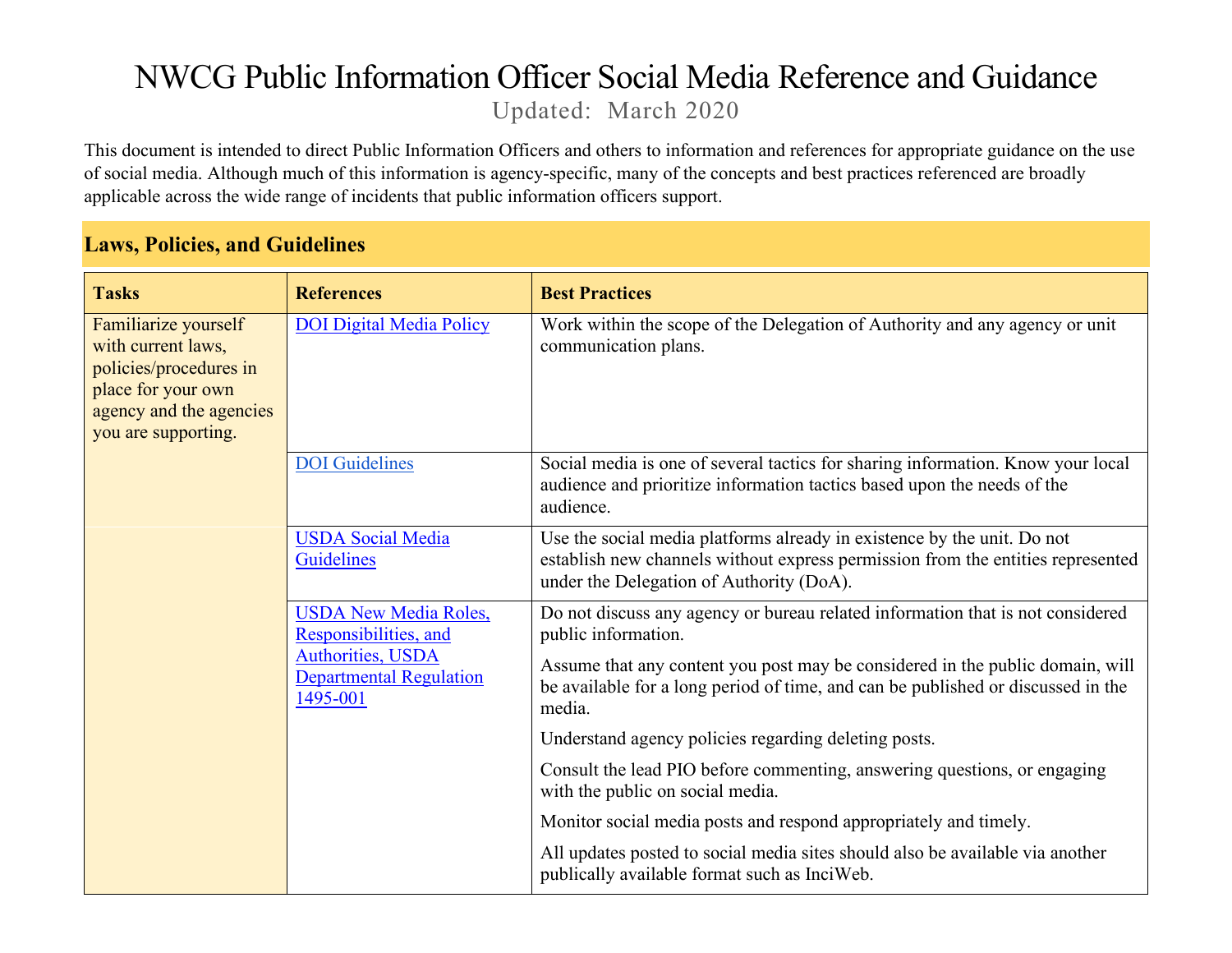|                                                                                                                                | Designated social media PIOs may post information available on InciWeb<br>and/or agency websites, all additional posts must be approved by the Lead PIO.                                                                                                                                                                                                                                                           |
|--------------------------------------------------------------------------------------------------------------------------------|--------------------------------------------------------------------------------------------------------------------------------------------------------------------------------------------------------------------------------------------------------------------------------------------------------------------------------------------------------------------------------------------------------------------|
|                                                                                                                                | PIOs will follow unit comment policy identified on the social media platform.<br>In general, do not engage in vulgar or abusive language, personal attacks of any<br>kind, or offensive terms targeting individuals or groups.                                                                                                                                                                                     |
|                                                                                                                                | All links should be to official sources of information and or partner agencies<br>(Firewise, Smokey Bear, NIFC, US Fire Administration, FEMA, Red Cross,<br>etc.).                                                                                                                                                                                                                                                 |
|                                                                                                                                | Links to media articles are discouraged to avoid the perception of endorsing<br>one media outlet over another and to help maintain the incident website as the<br>primary source for official information.                                                                                                                                                                                                         |
|                                                                                                                                | Provide content that focuses on quality over quantity.                                                                                                                                                                                                                                                                                                                                                             |
|                                                                                                                                | Don't post internal operational documents or documents that may have privacy<br>act protected information. Some information may not be shared because of<br>privacy concerns or future litigation.                                                                                                                                                                                                                 |
| 508 Compliance of<br><b>Rehabilitation Act</b>                                                                                 | Provide appropriate access to persons with limited English proficiency (E.O.<br>13166).                                                                                                                                                                                                                                                                                                                            |
| Privacy Act                                                                                                                    | Don't post internal operational documents or documents that may have privacy<br>act protected information. Some information may not be shared because of<br>privacy concerns or future litigation.                                                                                                                                                                                                                 |
| <b>Paperwork Reduction Act</b>                                                                                                 | The Paperwork Reduction Act states that agencies may not post survey of any<br>kind, including web polls and satisfaction surveys that pose identical, specific<br>questions (including through pop-up windows). These surveys are treated the<br>same as in-person, mail, or telephone surveys, are subject to the public notice<br>and comment requirements of the PRA and must have OMB approval before<br>use. |
| <b>OMB 2010 Guidance for</b><br>Social Media, Web-Based<br><b>Interactive Technologies, and</b><br>the Paperwork Reduction Act | You may post open-ended questions to your audience on social media, but may<br>not use structured questions where the audience must choose from a selection<br>of choices, i.e. using surveys tools.                                                                                                                                                                                                               |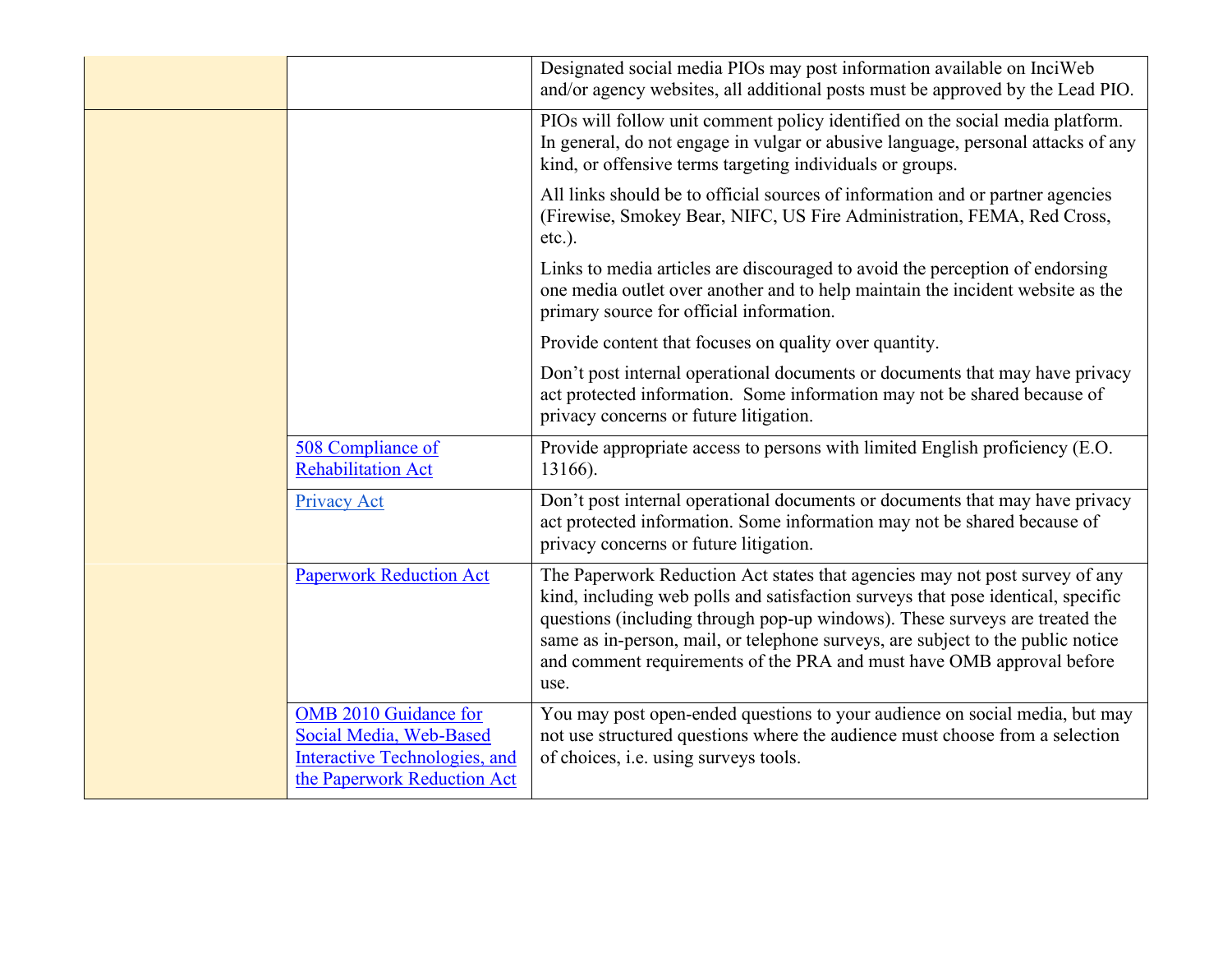|                                                                                           | The Plain Writing Act of<br>2010<br>Guidelines for Writing in<br><b>Plain Language</b><br><b>Checklist for Plain Language</b><br>on the Web | All federal agencies must write using plain language in accordance with The<br>Plain Writing Act of 2010. This means all publicly distributed content should be<br>written in a "clear, concise, well-organized" manner. Key best practices for<br>writing in plain language include:<br>Choose words that are common and easy to understand<br>Avoid run-on sentences. Use clear, short sentences and paragraphs.<br>Write in the active voice instead of the passive voice.<br>Passive Voice: Applications for the job were submitted by 100<br>people.<br>o Active Voice: 100 people submitted applications for the job.<br>Use the correct message for the medium (writing for Facebook is<br>different than writing for Twitter). |
|-------------------------------------------------------------------------------------------|---------------------------------------------------------------------------------------------------------------------------------------------|----------------------------------------------------------------------------------------------------------------------------------------------------------------------------------------------------------------------------------------------------------------------------------------------------------------------------------------------------------------------------------------------------------------------------------------------------------------------------------------------------------------------------------------------------------------------------------------------------------------------------------------------------------------------------------------------------------------------------------------|
| Make sure social media<br>use falls within the<br>scope of the Delegation<br>of Authority | Unit Social Media<br>Strategies/Plans                                                                                                       | Create incident communication strategies for social media use based on<br>Delegation of Authority and agency communication plans.                                                                                                                                                                                                                                                                                                                                                                                                                                                                                                                                                                                                      |
|                                                                                           | <b>PIO Incident Organizer</b>                                                                                                               | Don't create any pages, sites, or handles for the incident without first discussing<br>an incident social media strategy with the public affairs officer(s) you are<br>delegated to represent.<br>Work with the local Public Affairs Officer to ensure consistent message and<br>make a plan for release of social media messaging                                                                                                                                                                                                                                                                                                                                                                                                     |
|                                                                                           | <b>Sample Social Media Strategy</b>                                                                                                         | Document incident social media strategy if using social media as a<br>communication tactic.                                                                                                                                                                                                                                                                                                                                                                                                                                                                                                                                                                                                                                            |
| Follow team social<br>media SOP                                                           | Incorporate social media into<br>team guidance.                                                                                             | Work with Incident Commander to determine social media use, team platforms,<br>and management strategy.                                                                                                                                                                                                                                                                                                                                                                                                                                                                                                                                                                                                                                |
|                                                                                           |                                                                                                                                             | Develop and communicate social media Crisis Communication/Incident within<br>an Incident plan ahead of time, working with the Incident Commander (IC) and<br>the Agency Administrator/ Public Affairs Officer                                                                                                                                                                                                                                                                                                                                                                                                                                                                                                                          |
| Be aware of agency<br>policy and rules<br>regarding photography<br>on social media        | <b>USDA Photography Policy,</b><br><b>Departmental Regulation</b><br>1480-001                                                               | Consider safety first when acquiring photos for content. Do not risk your safety<br>or the safety of others to obtain social media content.<br>Do not post pictures of convict crews. Children need to have parental consent<br>and release forms.                                                                                                                                                                                                                                                                                                                                                                                                                                                                                     |
|                                                                                           | <b>USDA New Media Roles,</b><br>Responsbilities, and<br><b>Authorities, USDA</b>                                                            | Incident Specific accounts should not be established without consulting with all<br>agencies involved. If an incident-specific account is established, recommend                                                                                                                                                                                                                                                                                                                                                                                                                                                                                                                                                                       |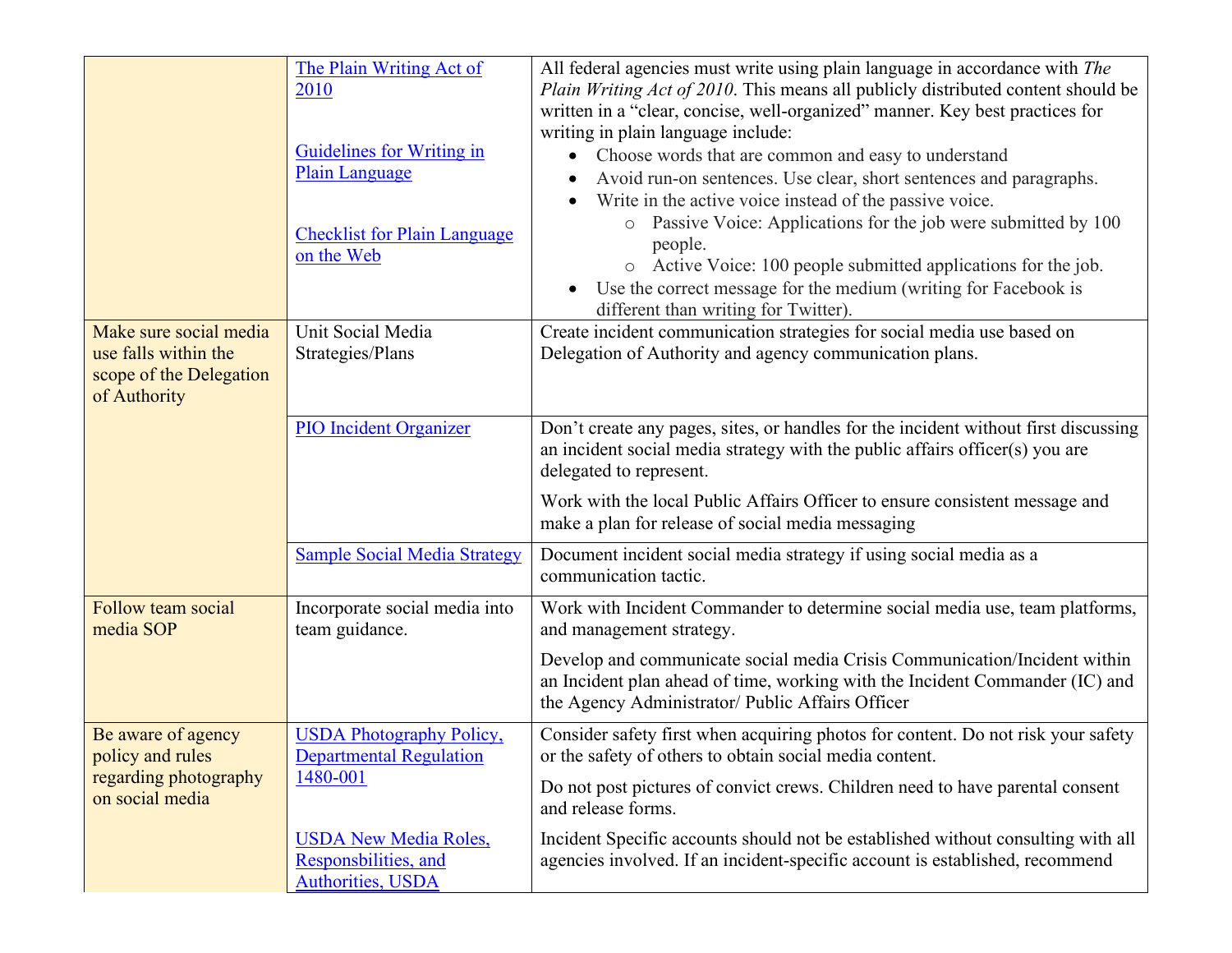| <b>Departmental Regulation</b><br>1495-001 | using the IMT Logo or the "Official Fire Information Logo to indicate "official"<br>Information" ("http://www.nifc.gov/PIO bb/social media.html") |
|--------------------------------------------|---------------------------------------------------------------------------------------------------------------------------------------------------|
|                                            | Photos posted should be of high quality with professional standards in mind.                                                                      |

## **Ethics**

| <b>Tasks</b>                                                    | <b>References</b>                                                                     | <b>Best Practices</b>                                                                                                                                                                                                                                                                                                                                                                                                                                                                                                                                                                                                                                                                                                                                                                                                                                                                                                                                                                                                                                                                                                                                                                                                                |
|-----------------------------------------------------------------|---------------------------------------------------------------------------------------|--------------------------------------------------------------------------------------------------------------------------------------------------------------------------------------------------------------------------------------------------------------------------------------------------------------------------------------------------------------------------------------------------------------------------------------------------------------------------------------------------------------------------------------------------------------------------------------------------------------------------------------------------------------------------------------------------------------------------------------------------------------------------------------------------------------------------------------------------------------------------------------------------------------------------------------------------------------------------------------------------------------------------------------------------------------------------------------------------------------------------------------------------------------------------------------------------------------------------------------|
| <b>Know Professional</b><br>vs. Personal use of<br>Social Media | Office of Gov. Ethics Standards of Conduct<br>as Applied to Personal Social Media Use | Social media can sometimes blur the line between professional and<br>personal lives and interactions. Statements intended as personal<br>opinion can be mistaken for official expressions of agency policy<br>or position. Care by all wildland fire personnel, especially<br>supervisors, must be taken to ensure personal use of social media<br>does not create the appearance of official use of social media. This<br>includes ensuring firefighters are not using their government title<br>or position in a manner that would create an appearance that the<br>Government sanctions or endorses one's activities.<br>Do not engage in vulgar or abusive language, personal<br>attacks of any kind, or offensive terms targeting individuals<br>or groups<br>Do not engage in criminal, infamous, dishonest, immoral,<br>or notoriously disgraceful conduct, or other conduct<br>prejudicial to the Government at any time.<br>Do not discuss information that is considered non-public.<br>The discussion of internal, sensitive information is strictly<br>prohibited. Failure to comply may result in fines and/or<br>disciplinary action<br>Do not "scoop" the PIO or the agency by releasing<br>information ahead of them |
|                                                                 | Hatch Act Social Media Quick Guide                                                    | Do not endorse non-Federal products, services, or entities.<br>Do not solicit donations of any kind<br>Do not engage in activity directed toward the success or failure of<br>political parties, candidates, or groups.<br>Do not advocate for a policy or Congressional bill.                                                                                                                                                                                                                                                                                                                                                                                                                                                                                                                                                                                                                                                                                                                                                                                                                                                                                                                                                       |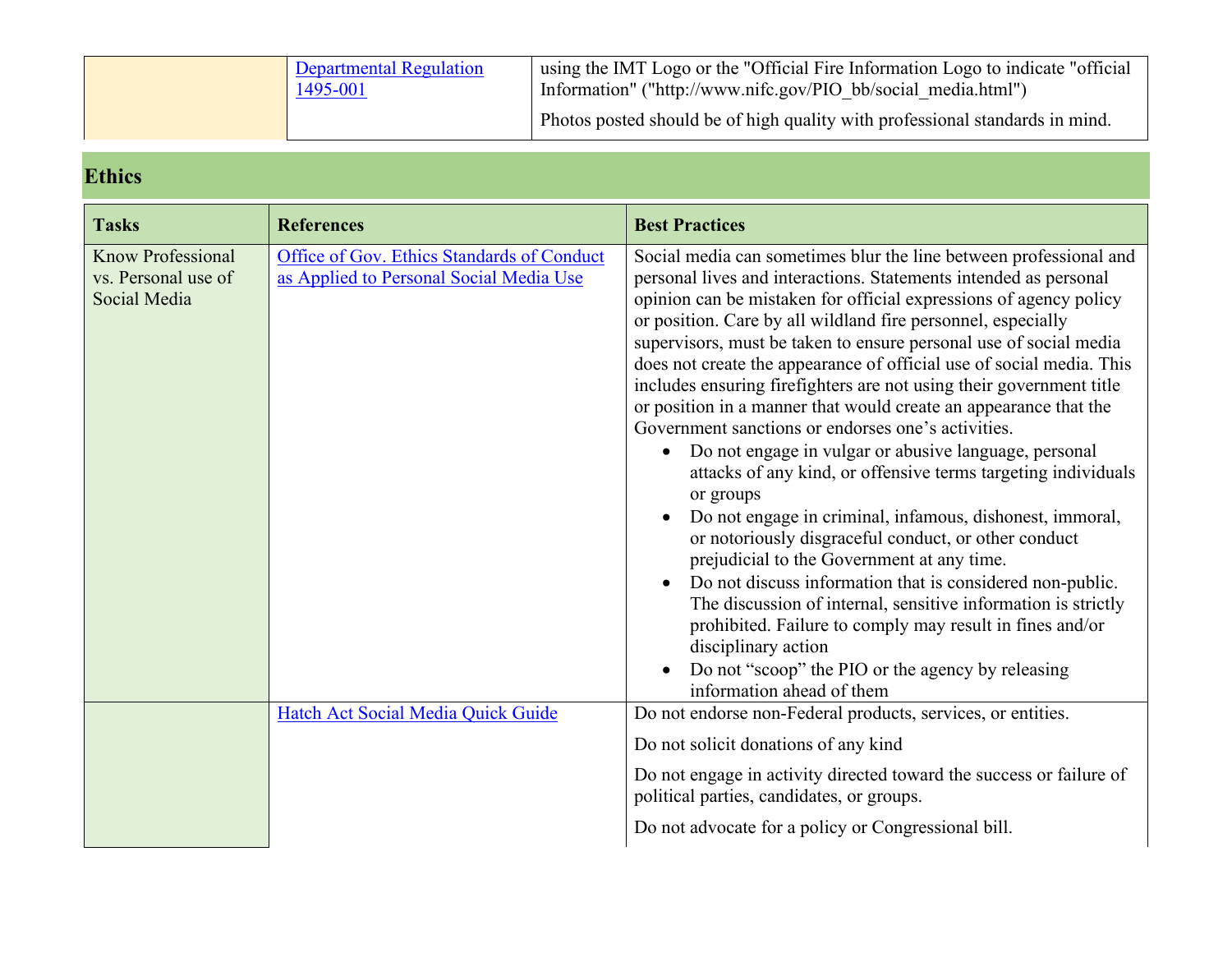| <b>Tasks</b>                                                    | <b>References</b>                                                                                                                                                                             | <b>Best Practices</b>                                                                                                                                                                                                                                                                                                                                                                                                                                                                                                                                   |
|-----------------------------------------------------------------|-----------------------------------------------------------------------------------------------------------------------------------------------------------------------------------------------|---------------------------------------------------------------------------------------------------------------------------------------------------------------------------------------------------------------------------------------------------------------------------------------------------------------------------------------------------------------------------------------------------------------------------------------------------------------------------------------------------------------------------------------------------------|
| Understand copyright<br>laws and how to<br>appropriately credit | Copyright Law & Property Rights                                                                                                                                                               | Consider intellectual property rights for contractors or partners<br>before publishing information that is worked on collectively.                                                                                                                                                                                                                                                                                                                                                                                                                      |
|                                                                 | Infographic: Can I use that picture? The<br>terms, laws, ethics for using copyrighted<br>images                                                                                               | Give consideration to public privacy before publishing<br>photographs, videos, or information identifying private property.                                                                                                                                                                                                                                                                                                                                                                                                                             |
|                                                                 | <b>USDA Photography Policy, Departmental</b><br>Regulation 1480-001                                                                                                                           | Consider potential ramifications and agency guidelines before<br>posting pictures of fireline personnel that aren't wearing full PPE,<br>identifiable structures (ie. visible address), photos of burned<br>structures before property owners have been notified, inmate<br>crews, faces of children, accident or investigation scenes, sensitive<br>natural or cultural resources, or flip charts / whiteboards with<br>internal passwords and contact information.                                                                                    |
|                                                                 | Forest Service Firefighter Photography,<br>Videography and use of Social Media                                                                                                                | Photographs and videos taken during government work hours are<br>property of the agency you are working for regardless of whether<br>or not you are using your personal property.                                                                                                                                                                                                                                                                                                                                                                       |
|                                                                 |                                                                                                                                                                                               | No photographic work will be undertaken that is not essential for<br>official use or necessary in furthering the official business of the<br>unit. Photographs taken of work or subject matter by employees<br>using private equipment on government timeare the property of<br>unit/ agency. This means that during work hours, wildland<br>firefighters can only take photos or videos that are needed for work<br>purposes and those photos or videos are government property, even<br>if wildland firefighters take them on their personal devices. |
|                                                                 | <b>PSESII Dimensions Worksheet</b>                                                                                                                                                            | Incorporate subject matter experts and liaison officer if available<br>into your discussions to ensure cultural sensitivities are taken into<br>account.                                                                                                                                                                                                                                                                                                                                                                                                |
|                                                                 |                                                                                                                                                                                               | Address the social and cultural communication needs of the<br>community.                                                                                                                                                                                                                                                                                                                                                                                                                                                                                |
|                                                                 | Example Team 5 Social Media Guidelines<br>\\ilmfcop3fp02vm\workgroups\$\pmo\Website\NWCG<br>Drupal\02 Committees\Public Information Officer<br>Subcommittee\Social MediaGuidance SOP 2017.pdf | All Incident Management Teams should have social media<br>guidelines for all incident personnel.                                                                                                                                                                                                                                                                                                                                                                                                                                                        |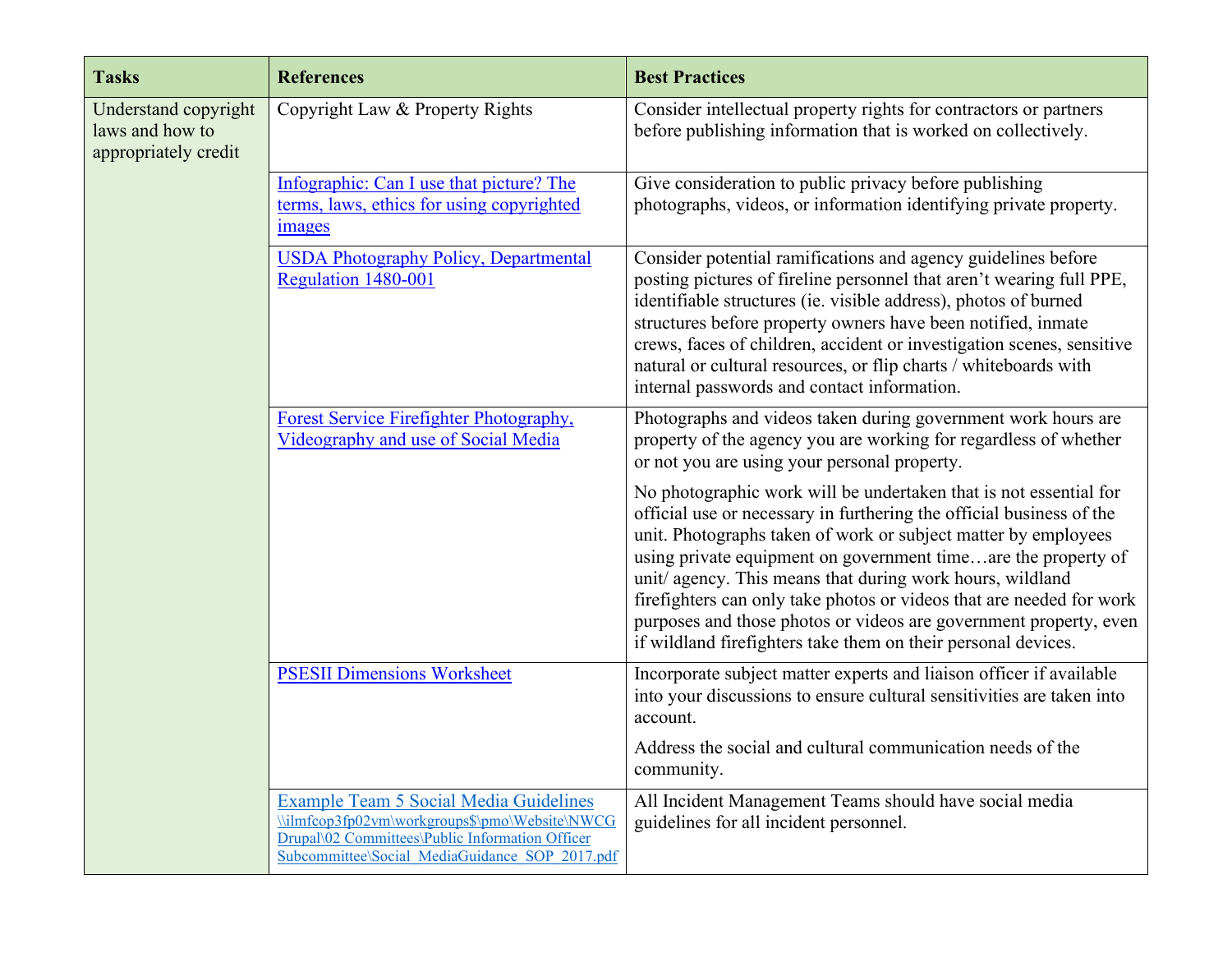## **Processes/Procedures**

| <b>Tasks</b>                                                       | <b>References</b>                  | <b>Best Practices</b>                                                                                                                                                                                                                                                                                                                                                                                        |
|--------------------------------------------------------------------|------------------------------------|--------------------------------------------------------------------------------------------------------------------------------------------------------------------------------------------------------------------------------------------------------------------------------------------------------------------------------------------------------------------------------------------------------------|
| Monitor content                                                    | <b>News Alerts</b>                 | Establish a Google Alert for the incident to monitor electronic media traffic.<br>Consider setting alerts for fire name, Incident Commander's name, and other<br>pertinent information. This is a great way to track media interest and collect<br>newspaper articles for required documentation. "Rules" can be set in Google so<br>that news alerts will be directed to a designated folder for later use. |
|                                                                    | <b>GeoMac Wildfire Application</b> | Use GeoMac Mapping tool for situational awareness of other incidents nearby.                                                                                                                                                                                                                                                                                                                                 |
|                                                                    |                                    | Be consistent with use of hashtags, work with agency cooperator and incident<br>personnel so use and monitoring are consistent.                                                                                                                                                                                                                                                                              |
| Communicate social<br>media best practices<br>with fire personnel. |                                    | Use multiple avenues to communicate social media expectations with fire<br>personnel, including contractors. Examples: morning briefings, 'code of ethics'<br>at check-in, information posted on ICP boards and in IAPs.                                                                                                                                                                                     |
| Evaluate effectiveness<br>of social media                          | <b>Social Media Analytics</b>      | Review platform analytics regularly to know and understand follower base and<br>interactions to best communicate.                                                                                                                                                                                                                                                                                            |
| communication by<br>quantifying and<br>interpreting metrics of     |                                    | Know the best times of day for high interaction for important messages. Also<br>note the frequency of posts to make based on interactions and feedback.                                                                                                                                                                                                                                                      |
| evaluation (frequency of<br>use).                                  |                                    | Manage post frequency and content based on analytics and audience feedback<br>and engagement.                                                                                                                                                                                                                                                                                                                |
| Post maps with                                                     |                                    | Make sure posted maps are legible and understood on their own.                                                                                                                                                                                                                                                                                                                                               |
| consideration of<br>operations and provide<br>proper context.      |                                    | Consider the differences between maps used on social media vs. trapline (e.g.<br>level of detail)                                                                                                                                                                                                                                                                                                            |